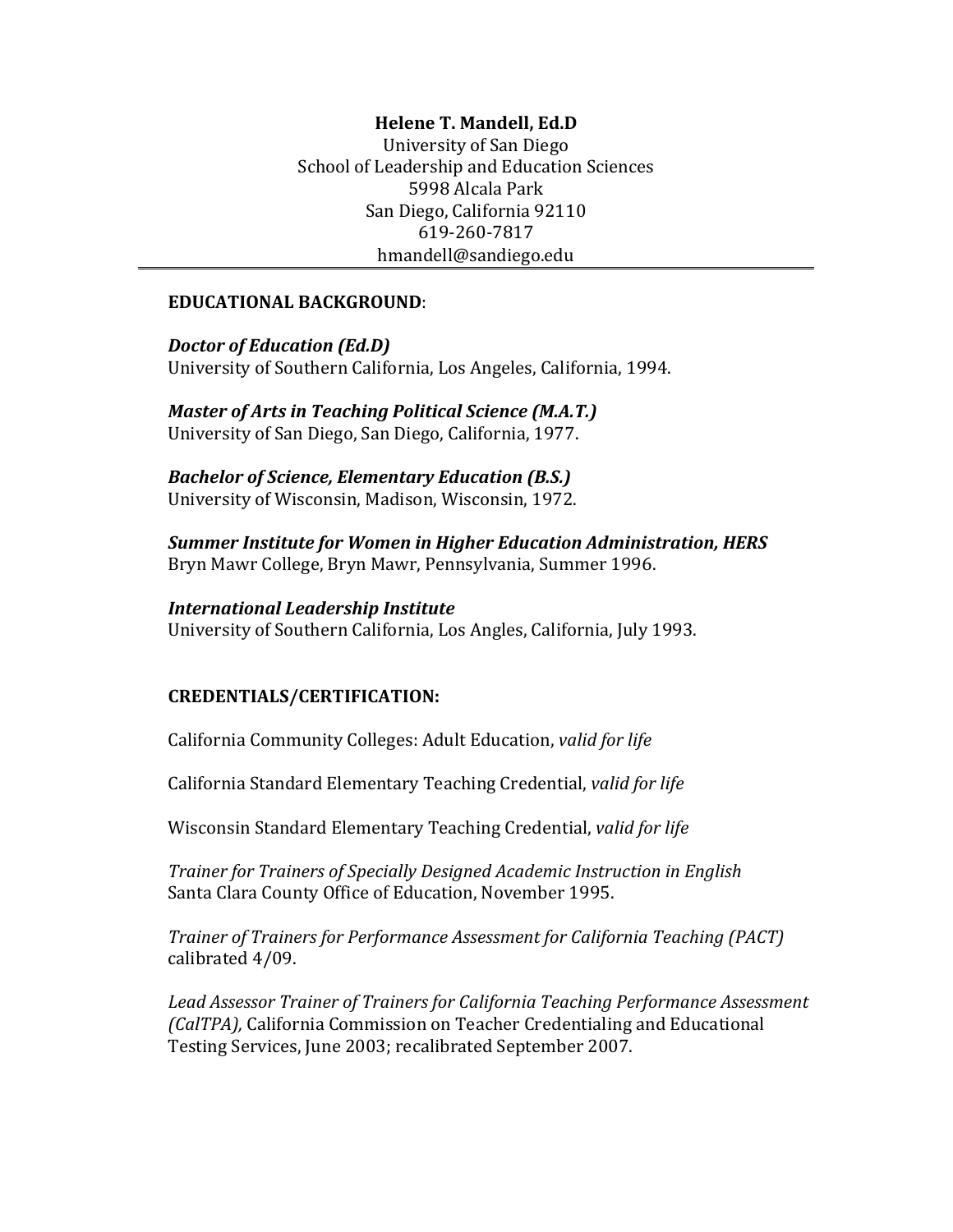#### **PROFESSIONAL EXPERIENCE:**

*Director!of!Field!Experiences and!Coordinator!of!the!Multiple!and!Single!Subject! Credential Programs, University of San Diego, School of Leadership and* Education Sciences, San Diego, California,  $10/1/08$  – present.

*Adjunct Instructor/Supervisor of Student Teachers*, University of San Diego, School of Leadership and Education Sciences, San Diego, California, 2009 – present.

Systemwide Director, CalStateTEACH, California State University Office of the Chancellor, Long Beach, California, 1/2002 – 7/2008.

Regional Center Academic Director and Faculty, CalStateTEACH, California State University, Fullerton, Fullerton, California, 8/2000 - 12/2001.

Associate Regional Center Academic Director and Faculty, CalStateTEACH, California State University, Monterey Bay, Seaside, California, 1999 – 2000.

*Assistant to the President/ Vice-Provost, Goddard College, Plainfield, Vermont,* 1998 – 1999.

*Chair!and!Associate!Professor,* Department\*of\*Teacher\*Education,\*National\* University, School of Education and Human Services, San Diego, California, 1995 E 1998.

*Program!Coordinator!and!Assistant!Professor,!Teacher!Education!Program (Crosscultural Language and Academic Development emphasis),* National University, School of Education and Human Services, 1994 - 1998.

*Director of Clinical Experiences and Instructor, National University, School of* Education and Human Services, 1989-1994.

Adjunct Instructor, University of California Extension, San Diego, Irvine, Riverside, California, 1985-1992

*Adjunct Instructor*, Webster University, San Diego, California, 1988-1990.

*Instructor*, San Diego Community College District, San Diego, California, 1974-1975.

*Chair, Council of Department Chairs*—National University July 1997 - June 1998.

*Chair, Faculty Senate*—National University July 1995 - June 1997.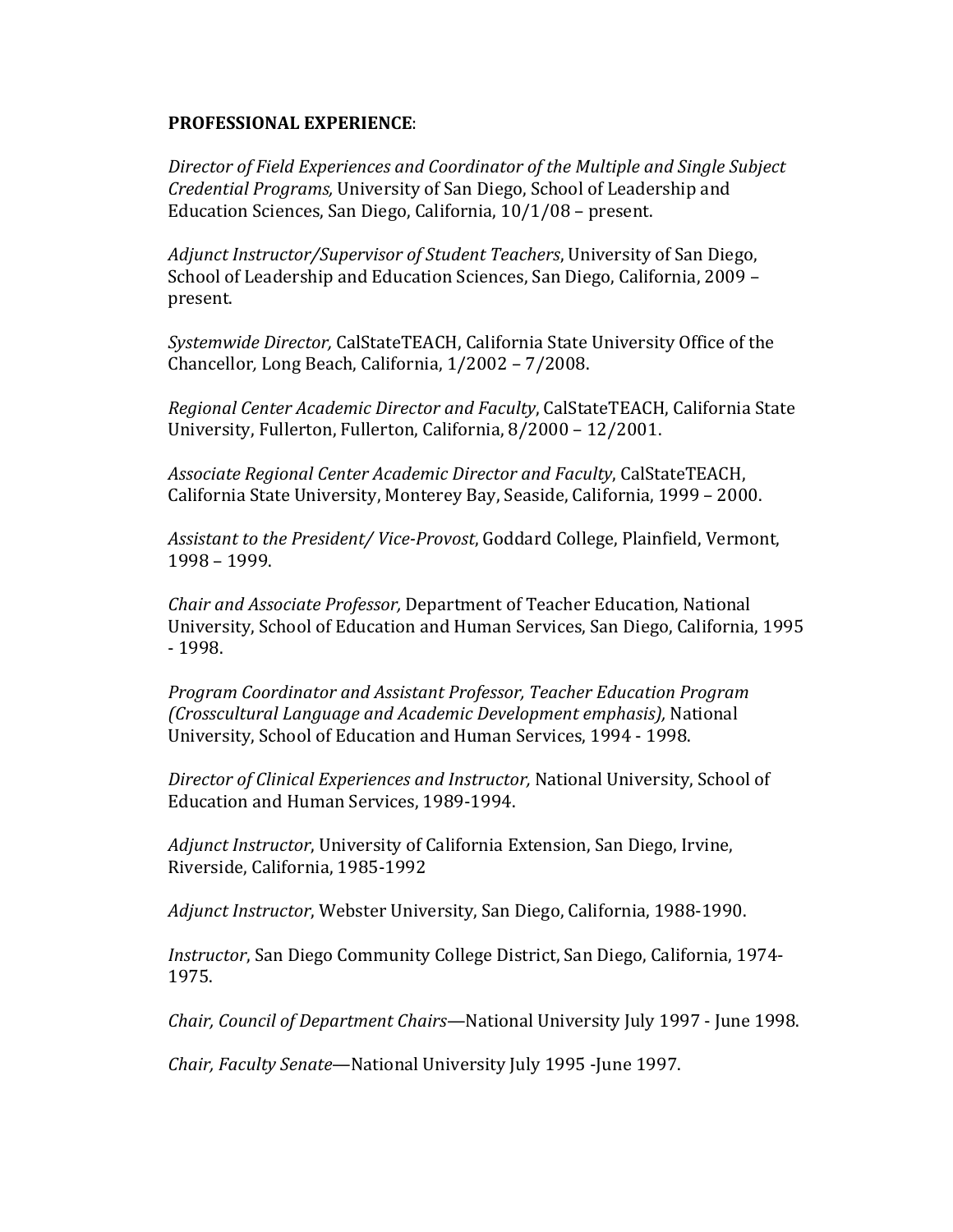*Elementary Classroom Teacher*, Diocese of San Diego, St. James Academy, 1976-1985. St. Columba School, 1975-1976

*Middle School Teacher, Madison Public Schools, Orchard Ridge Middle School,* Madison, Wisconsin, 1972-1974. Cherokee Middle School (Intern), Madison, Wisconsin, 1971-1972

## **PUBLICATIONS AND CREATIVE WORKS:**

Reviewed manuscript for the *Issues in Teacher Educators* journal 2011.

CalStateTEACH Study Guides, Stage One-Four, contributing author— *CalStateTEACH,!*August\*2003,\*2004.

CalStateTEACH Assessment Guide, contributing author—*CalStateTEACH*, August 2001.\*

CalStateTEACH Assessment Guide, contributing author—*CalStateTEACH*, June 2000.\*

*Regulating Teacher Education: The Effect of State-Level Policy Initiatives.* Coauthored chapter on California with Dr. Ruben Ingram & Dr. John Sikula. Accepted for publication in 1997 by the Commission on the Regulation of Teacher Education (CORTE).

*Study Guide: Preparation for the California Multiple Subjects Assessment Test.* Mandell, H.T., 8<sup>th</sup> edition, 1998.

*Study Guide: Preparation for the California Basic Education Skills Test. Mandell,* H.T.,  $3^{\text{rd}}$  edition, 1997.

*Project Director, On-line Certification Program—National University, 1997 -*1998.

*Pathways to Culturally-Responsive Instruction: Using Specially Designed Academic Instruction in English (SDAIE) Strategies for the English Language Learner,* Conference Proceedings, University of South Carolina 1996 Minority Student Today Conference, San Antonio, Texas, November 1996.

*Report From San Diego/Imperial Counties Committee on Senate Bill 1422. San* Diego, California. Bezuk, N., Free, C., Mandell, H. T., Mantle, J., Milliken, J., Ross, P., Souviney, R., Whitehurst-Payne, S., & Wuebben, J. (1995).

*Restructuring!a!Comprehensive!High!School:!A!Case!Study!in!California*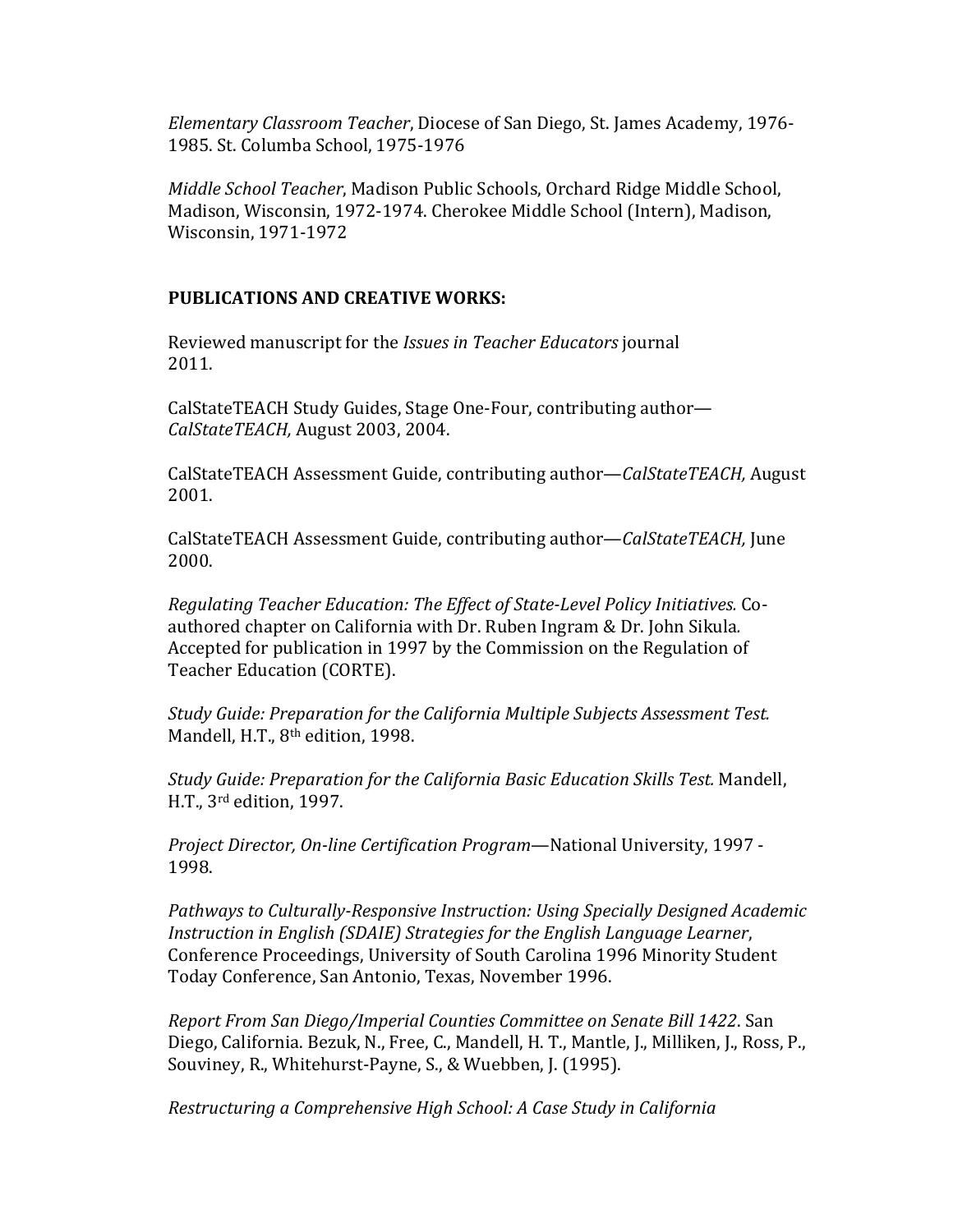Authored Dissertation, January 1994.

*Second!to!None!Background!Readings***,%***San!Diego!County!Office!of!Education! Conference, San Diego, California, April 1993.* 

*I Can Do Algebra, Simon, M.K. & Mandell, H.T., University of California Press,* 1985.

Reviewed manuscripts for *Issues in Teacher Education, A Publication of the* **California Council on Teacher Education, 2005 - present** 

Reviewed manuscripts for Corwin Publishing, 2005.

Review Board, State of California Association of Teacher Educators' journal *Issues in Teacher Education*, 1997 - 1998.

Reviewed manuscript for the Association of Teacher Educators' journal Action in Teacher Education, 1996.

Reviewed textbooks for Simon and Schuster and Prentice-Hall, 1995-1996.

### **CONFERENCE PRESENTATIONS:**

*(Invited panelist) Sustaining Performance Assessment Over Time, Performance* Assessment Implementation Conference, San Diego, October 2011.

*(Invited!Presenter) National!and!State!Accreditation!Process*. Performance\* Assessment Implementation Conference, San Diego, October 2011.

*Videotaped!Teaching!and!Coaching!Activities:!A!Mentoring!Collaboration.!*California\* Council on Teacher Education Spring 2011 Conference. San Jose, California, March 2011*.*

*(Invited panelist) "The Learning to Teach System Ten Years Later: Lessons Learned,* Places to Grow" CTC Conference, April 2011.

*(Invited!Presenter) National!and!State!Accreditation!Process*. Performance\* Assessment Implementation Conference, San Diego, November 2010.

*Beyond Winging It: Raising the Bar for Early Clinical Experiences for Teacher Candidates . (Poster presentation).* California Council on Teacher Education Fall 2010 Conference. San Diego, California, October 2010.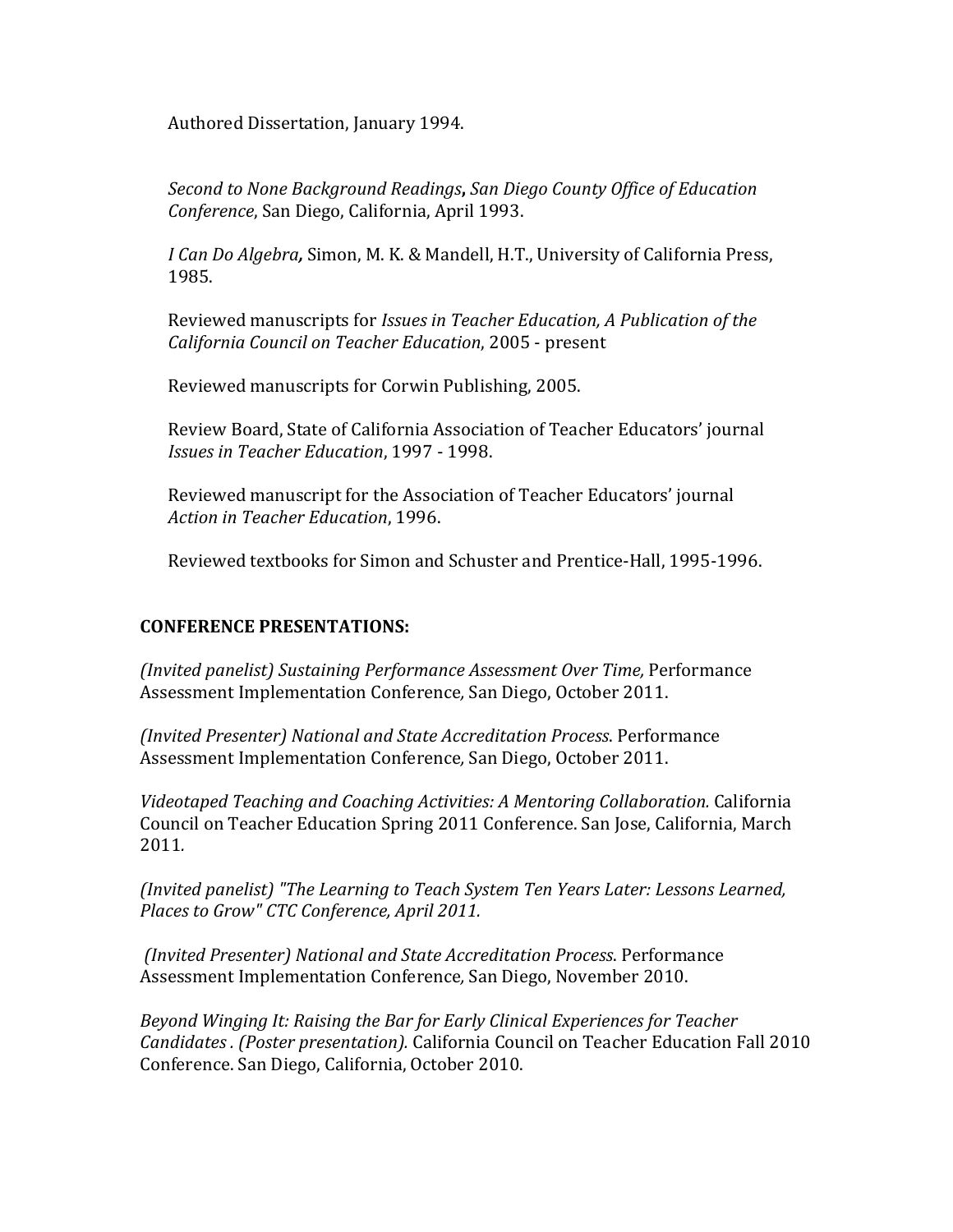*Raising the Bar for Clinical Experiences: A New Model for "Pre" Student Teaching. (Poster presentation).* California Council on Teacher Education Spring 2010 Conference. San Jose, California, March 2010.

*The Changing World of Teacher Preparation: An NCATE Transformation Initiative. (Poster presentation).* California Council on Teacher Education Fall 2009 Conference. San Diego, California, October 2009.

*Quality!Matters!in!Innovations!in!Online!Learning!and!Educational!Technology!for! Teacher Education (Piloting a Standardized Teacher Performance Assessment in an Online Learning Environment).* American Association of Colleges of Teacher Education, Annual Conference, New Orleans, February 2008.

Using a Teaching Performance Assessment System to Enhance Connections across the Learning to Teach Continuum. California Commission on Teacher Credential Intern State Directors' Conference, "Unlocking the Potential of Teaching and Learning," Sacramento, California, November 2007.

*(Invited Panelist) Performance Assessment, California Learning to Teach System* Symposium, Sacramento, April 2007.

*Alternative Certification: Preparing High-Quality Teachers through an Online-Supported Program*. National Center For Alternative Certification / National Association For Alternative Certification Joint Conference: Alternate Routes: Building a Highly Qualified Teaching Force, Washington, DC, April 2007.

*Strengthening!and!Enhancing!Online!Teacher!Education Programs:!A!2007!Review.* American Association of Colleges of Teacher Education, Annual Conference, New York, February 2007.

*Using the California TPA to Build a Bridge from Teacher Preparation to BTSA* Induction. California Commission on Teacher Credential Intern State Directors' Conference, "Learning to Teach: Bridging Professional Learning Communities," Sacramento, California, November 2006.

*(Invited Panelist) Teaching Performance Assessment Users Panel, Counselors and* Credential Analysts Annual Conference, Credentialing: Breaking out of the Box, Sacramento, California, October 2006.

*(Invited Speaker) CalStateTEACH and the Star Teacher Selection Interview. National* Association for Alternative Certification, Annual Conference, Chicago, Illinois, March 2006.

*(Invited!Panelist) Transforming!Teacher!Preparation!Through!Technology.* Meeting\* California's Challenge California State University Mathematics and Science Teacher Recruitment and Preparation Summit, City of Industry, California, March 2006.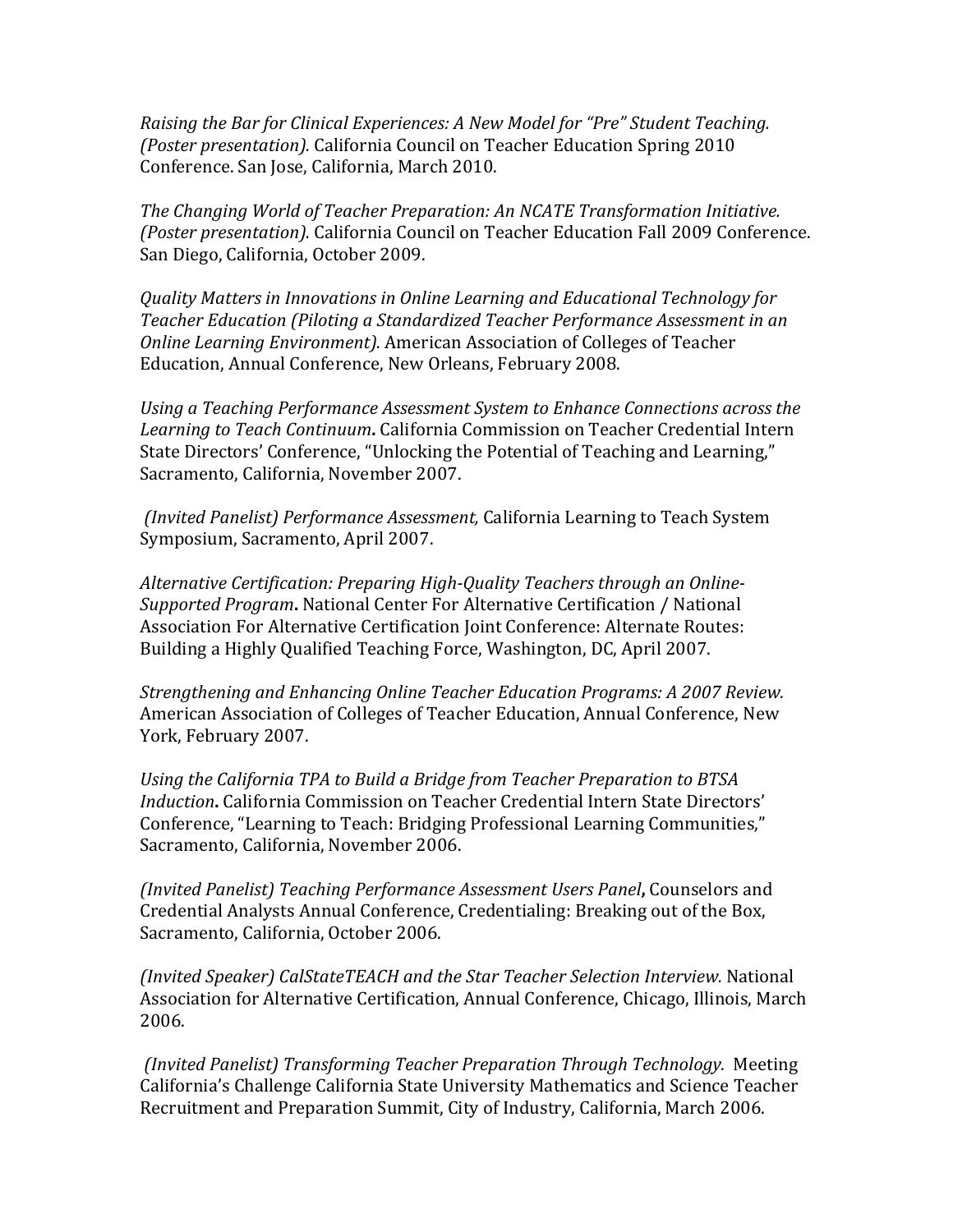*(Invited Speaker) Statewide Teacher Preparation Through Distance Learning.* National Center for Alternative Certification, Annual Conference, San Diego, California, February 2006.

*Imagining!Online!Students!Becoming!Future!Teachers and!School!Professionals:! Implications and Challenges.* American Association of Colleges of Teacher Education, Annual Conference, San Diego, California, January 2006.

The Teaching Performance Assessment: The Bridge Connecting Teacher Preparation and Induction Programs. California Commission on Teacher Credential State Directors' Conference, Sacramento, California, November 2005.

*(Invited!Speaker)!CalStateTEACH,!Technology!Journey,!Formative!and!Summative!* Assessment. CSU Colleges of Education, "Digital Portfolio Conference," San Bernardino, California, April 2005.

*(Invited Speaker) CalStateTEACH, the Virtual Classroom: How Do You Model Good Teaching When You're Not There?* California Commission on Teacher Credential Intern State Directors' Conference, "Reaching All Children Through Teacher Excellence," Sacramento, California, October 2004.

*(Invited!Speaker)!Formative!Assessment!for!Teacher!Candidates:!Using!Taskstream's* **Directed Response Folio. Pre-conference Workshop, American Association of** Colleges of Teacher Education, Annual Conference, Chicago, Illinois, February 2004.

*Increasing Teacher Education Faculty Professional Judgment Through Peer Review.* California Council on Teacher Education, Spring Conference, San Jose, California, March 2003.

*Working With Interns and Student Teachers: The Same But Different. Learning* Support Faculty Conference, CSU Monterey Bay, Seaside, California, October 2002.

*CalStateTEACH: How Can This Unique Teacher Preparation Program Assist You?* 2002 Charter Schools Conference, Sacramento, California, March 2002

*Preparing the Not-Yet-Credentialed Teacher: Combining Web Support and Faculty* Guidance. Small School Districts' Association World Class Schools 19th Annual Conference, San Francisco, California, March 2002

*(Invited Speaker) What's Working in Technology in a Statewide, Multimedia and Web-***Supported Alternative Certification Program? Western States Certification** Conference, San Diego, California, January 2002.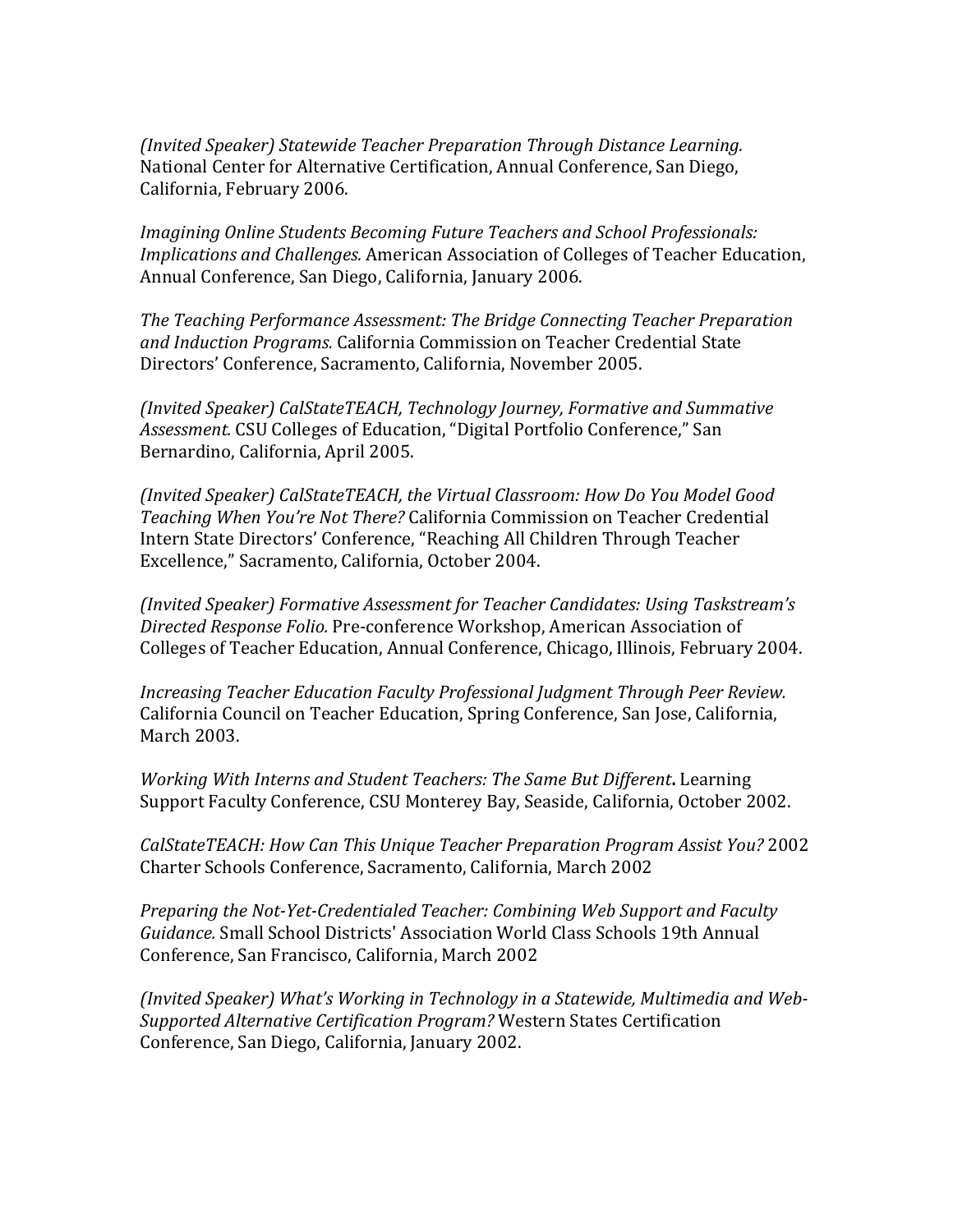*CalStateTEACH: The California State University's Route to Alternative Certification.* California Credentials Analysts Association Annual Conference, Sacramento, California, October 2001.

*Intern!Support!and!Assessment:!Improving!LSF/ASF!Coaching!and!Supervision***.%** Learning Support Faculty Conference, CSU Monterey Bay, Seaside, California, October 2001.

*The SDAIE Buffet: No Duck Sauce, But Lots of Strategies? Learning Support Faculty* Conference, CSU Monterey Bay, Seaside, California, October 2001.

*What's Working in Technology and Assessment in a Statewide, Multimedia and Web-Supported!Alternative!Certification!Program?* National Association of Alternative Certification, South Padres Island, Texas, April 2001.

WASC Annual Meeting, Irvine, California, April 2001.

*Preparing the Not-Yet Credentialed Teacher. Association of Supervision and* Curriculum Development, Boston, March 2001.

*CalStateTEACH: Modeling Good teaching in a Virtual Environment. Alliance for* Progressive Education, Santa Cruz, California, May 2000.

*Virtual Interaction: How to Model Good Teaching when you're not there.* American Association of Computers in Education, Society for Information Technology and Teacher Education Washington, D.C., March 1998.

National University Life-long Learning Conference, San Diego, California, February 1998

*The Odyssey of Student Learning, Lilly Conference on College Teaching, Oxford, Ohio,* November 1997.

*Part-time Faculty: Development vs. Exploitation, American Association of Higher* Education, Faculty Roles and Rewards Conference, San Diego, California, January 1997.

*Seamless Gateways to Culturally-Responsive Instruction: Using Specially Designed Academic!Instruction!in!English!(SDAIE)!Strategies!for!the!English!Language!Learner,* National Association of Multicultural Education (NAME) Conference, St. Paul, Minnesota, November 1996.

*Pathways to Culturally-Responsive Instruction: Using Specially Designed Academic Instruction in English (SDAIE) Strategies for the English Language Learner, University* of South Carolina 1996 Minority Student Today Conference, San Antonio, Texas, November 1996.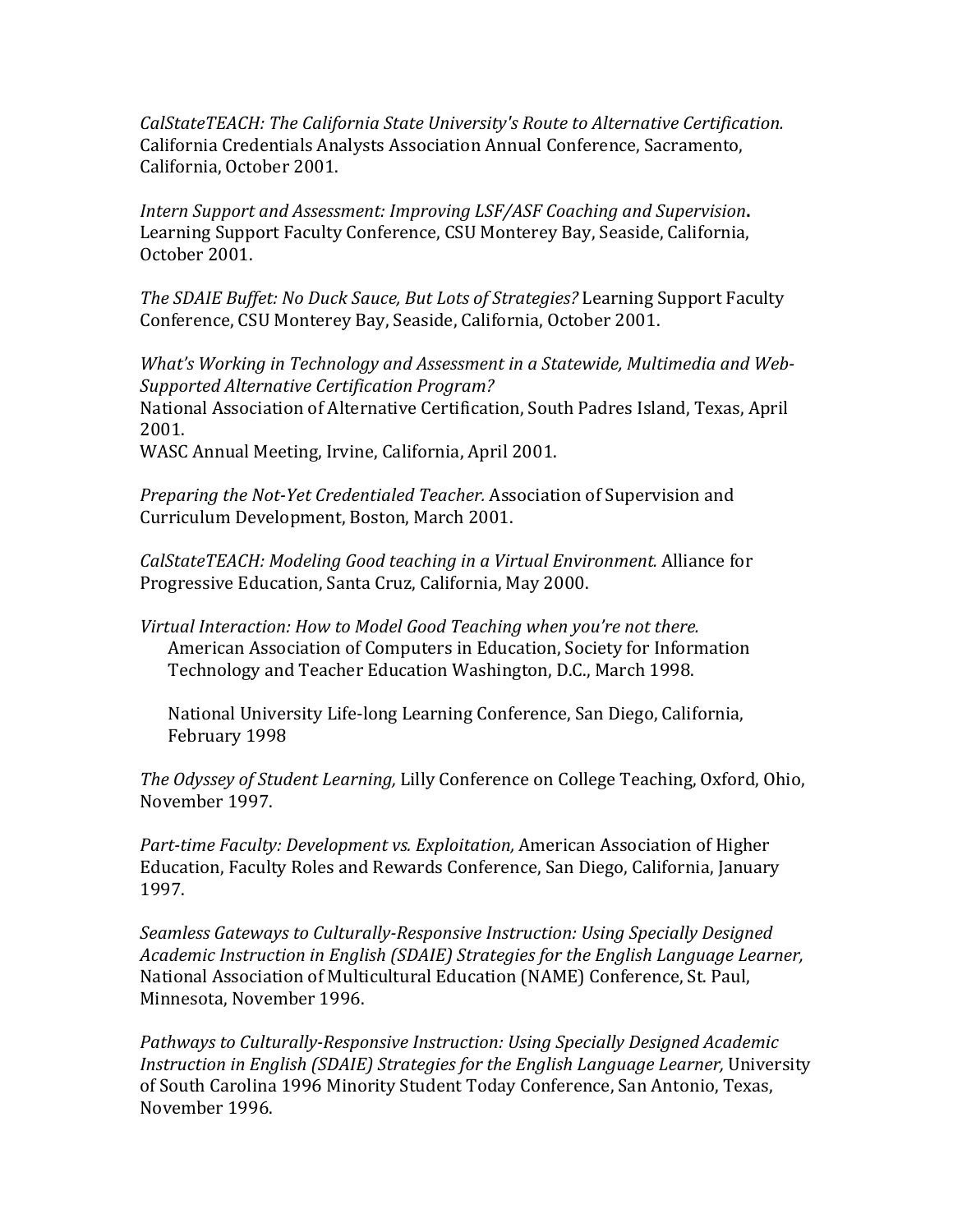"Virtual Maintenance," Panel Facilitator at National University Center for Law, Education, and Public Policy Conference, San Diego, California, March 1996.

Pathways to Curriculum Integration: Enhancing Collaboration Among Teachers Using *SDAIE Strategies, California Association for Secondary Bilingual Education, San Jose,* California, November 1995.

*California Charter Schools: The Answer for the Second Language Learner?* California Association of Bilingual Educators, Anaheim, California, February 1995.

*Retooling the Professorate: How To Teach Old Dogs New Tricks, Association of* Mexican-American Educators, Los Angeles, California, November 1994.

*Reflective Journals,* multiple presentations of a funded research project: National University Life-long Learning Conference, San Diego, California, 1992, 1993, and 1994.

Council for Adults and Experiential Learning Conference, New Orleans, Louisiana, November 1993.

National Council of the States Annual Conference, San Diego, California, November 1992.

# **GRANTS/RESEARCH%**

*Region Six Intern Program Grant.* Submitted to *Orange County Department of* Education, 2007 (funded).

CalStateTEACH/Alameda County Office of Education Internship Teacher Preparation *Program.* Submitted to *California Commission on Teacher Credentialing,* 2007 (funded).

*CalStateTEACH/Alameda!County!Office!of!Education!Internship!Teacher!Preparation! Program.* Submitted to *California Commission on Teacher Credentialing,* 2006 (funded).

*California!State!University!Office!of!the!Chancellor!Mathematics!and!Science!Teacher Initiative in partnership with Cal Poly San Luis Obispo. Submitted to CSU Chancellor's Office, 2005* (funded).

*CalStateTEACH/Alameda County Office of Education Internship Teacher Preparation Program.* Submitted to *California Commission on Teacher Credentialing,* 2005 (funded).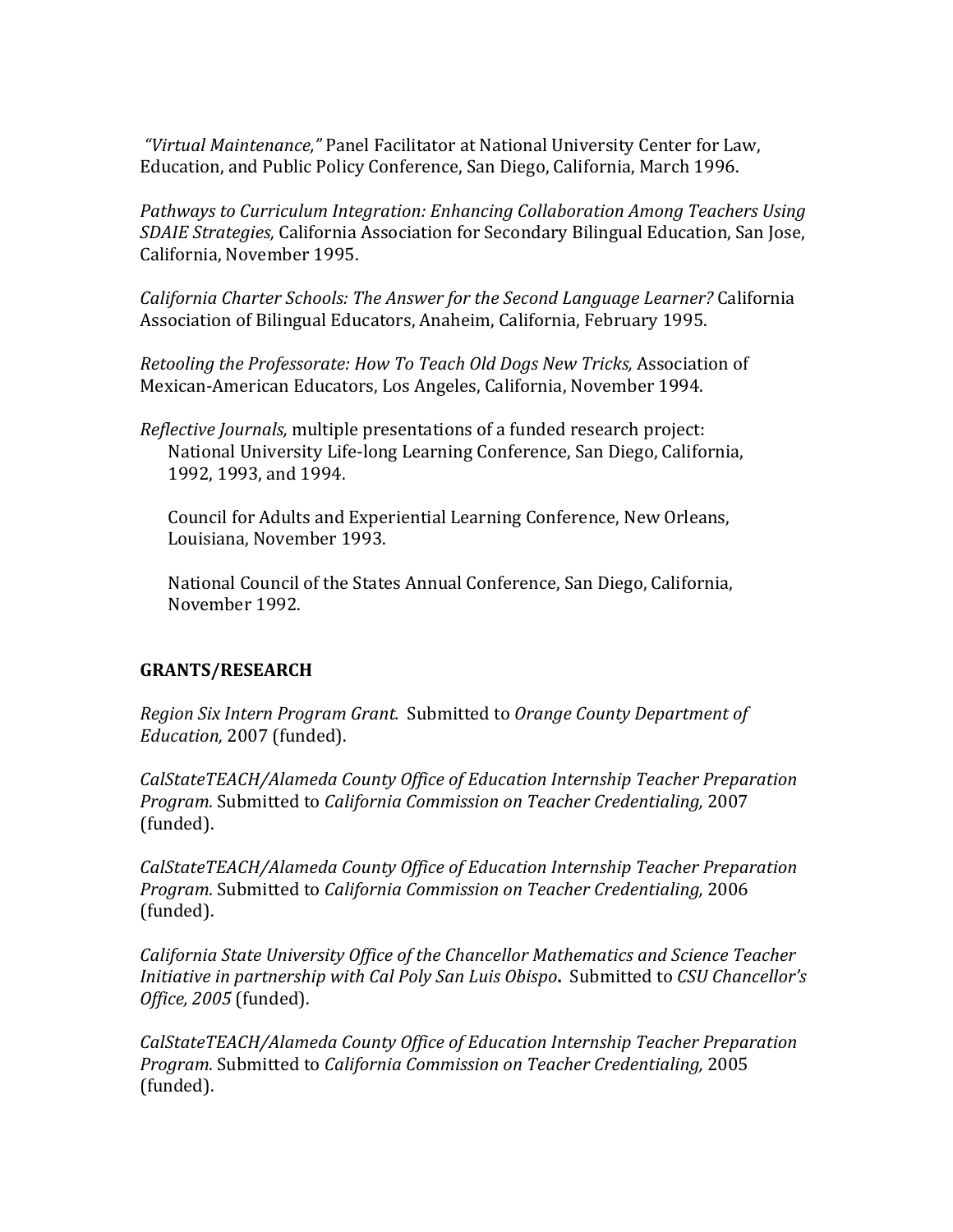*CalStateTEACH/Alameda!County!Office!of!Education!Internship!Teacher!Preparation! Program.* Submitted to *California Commission on Teacher Credentialing,* 2004 (funded).

*CalStateTEACH/Alameda!County!Office!of!Education!Internship!Teacher Preparation! Program.* Submitted to *California Commission on Teacher Credentialing,* 2003 (funded).

CalStateTEACH/Alameda County Office of Education Pre-Internship Teacher *Preparation Program.* Submitted to *California Commission on Teacher Credentialing,* 2003 (funded).

*CalStateTEACH/Alameda!County!Office!of!Education!Internship!Teacher!Preparation! Program.* Submitted to *California Commission on Teacher Credentialing,* 2002 (funded).

*CalStateTEACH/Alameda!County!Office!of!Education!PreJInternship!Teacher! Preparation Program.* Submitted to *California Commission on Teacher Credentialing,* 2002 (funded).

*Governor's K-12 Education Technology Training Program.* Developed in collaboration with the Monterey, Santa Cruz, and San Benito County Offices of Education *California State University Chancellor's Office.* May 2000 (funded).

*John Dewey Project on Progressive Education Research, Teaching and Program* **Development Effort in Service Learning. The Paul Foundation and the Vermont** *Department of Education, University of Vermont, September 1999 (funded).* 

*Cultural Mapping: NSF Digital Libraries Initiative Phase II proposal. Submitted to National Science Foundation, July 1998. (not funded).* 

*Community Connections: Preparing Teachers for Service Learning. Submitted to Service Learning 2000 Center, Stanford University School of Education, January 1998.* (funded).

*Extending the Bridge: Community Colleges and the Road to Teaching. Submitted to Philip Morris, Inc., February 1997, prepared in collaboration with Grossmont* Community College. (not funded).

*The Laurel Tree Project: Transforming Women's Lives.* Submitted to *FIPSE*, 1996, coauthored with Dr. Susan Harris (not funded).

*Reflective Journals.* Submitted to *Council for Adults and Experiential Learning*, 1992. (funded for 2 years)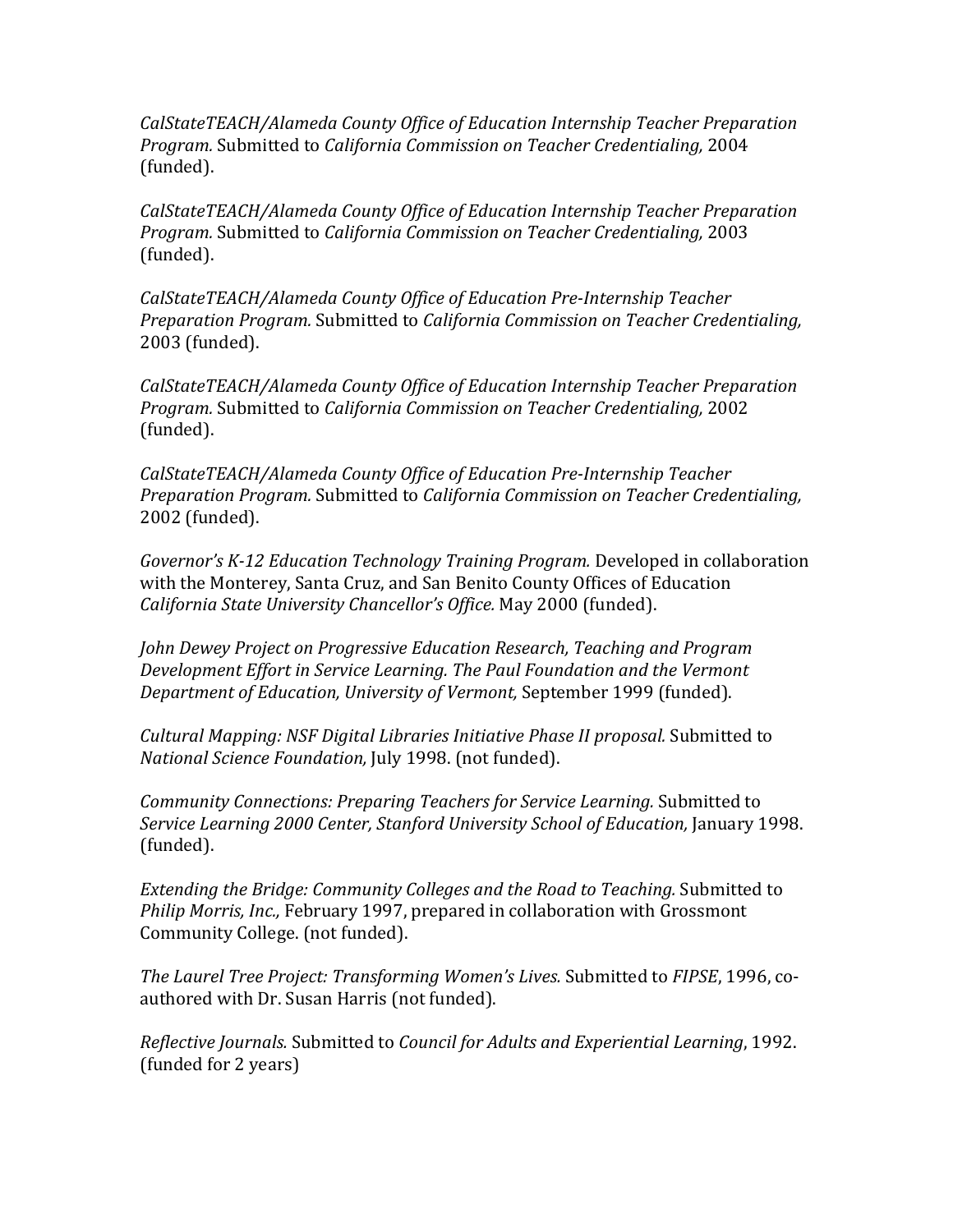# **PROFESSIONAL%AFFILIATIONS**

*California!Council!on!Teacher!Education!Board!of!Directors,* Elected\*Board\*Member,\* 2006-2009.

*California!Council!on!Teacher!Education!Conference!Committee*

- Fall Program Committee Co-Chair, San Diego, October 2009
- Spring Program Committee Member, San Jose, March 2008.
- Fall Program Committee Member, San Diego, October 2007.
- Spring Program Committee Member, San Jose, March 2007.
- Fall Program Committee Member, San Diego, October 2006.
- Fall Program Committee Member, San Diego, October 2005.
- Fall Program Committee Member, San Diego, October 2003.
- Fall Program Committee Member, San Diego, October 1997.

California Commission on Teacher Credential Intern /BTSA State Directors' *Conference!Planning!Committee,* November\*2007.

*Advisory!Board Committee!for!XJPrep—San!Diego!State!University's!innovative! teacher preparation project, Appointed Member, 2006 to 2007.* 

*Education!Testing!Service!and!California!Commission!on!Teacher!Credentialing, Certified Trainer for CalTPA, June 2003.* 

*California Council on Teacher Education, Research Committee, 2003-* present; Chair  $2006$  – present.

Appointed to serve on *Teaching Performance Assessment Implementation Advisory Group* to the, California Commission on Teacher Credentialing, September 2002-May 2003*.*

Appointed to serve as Program Reviewer for Professional Preparation Programs responding to SB 2042, *California Commission on Teacher Credentialing*, April 2002.

*NASH/Education Trust, State of Vermont Team Member, 1999.* 

*California!Service!Learning!Advisory!Board,!*Member,\*1998.

California Senate Bill 1422 Advisory Board, Invited Speaker, May 1995 and December 1995.

*California!Senate!Bill!1422!Regional!Network!Committee,* 1995.

*Restructuring Teacher Education and Special Education, Invited Panelist,*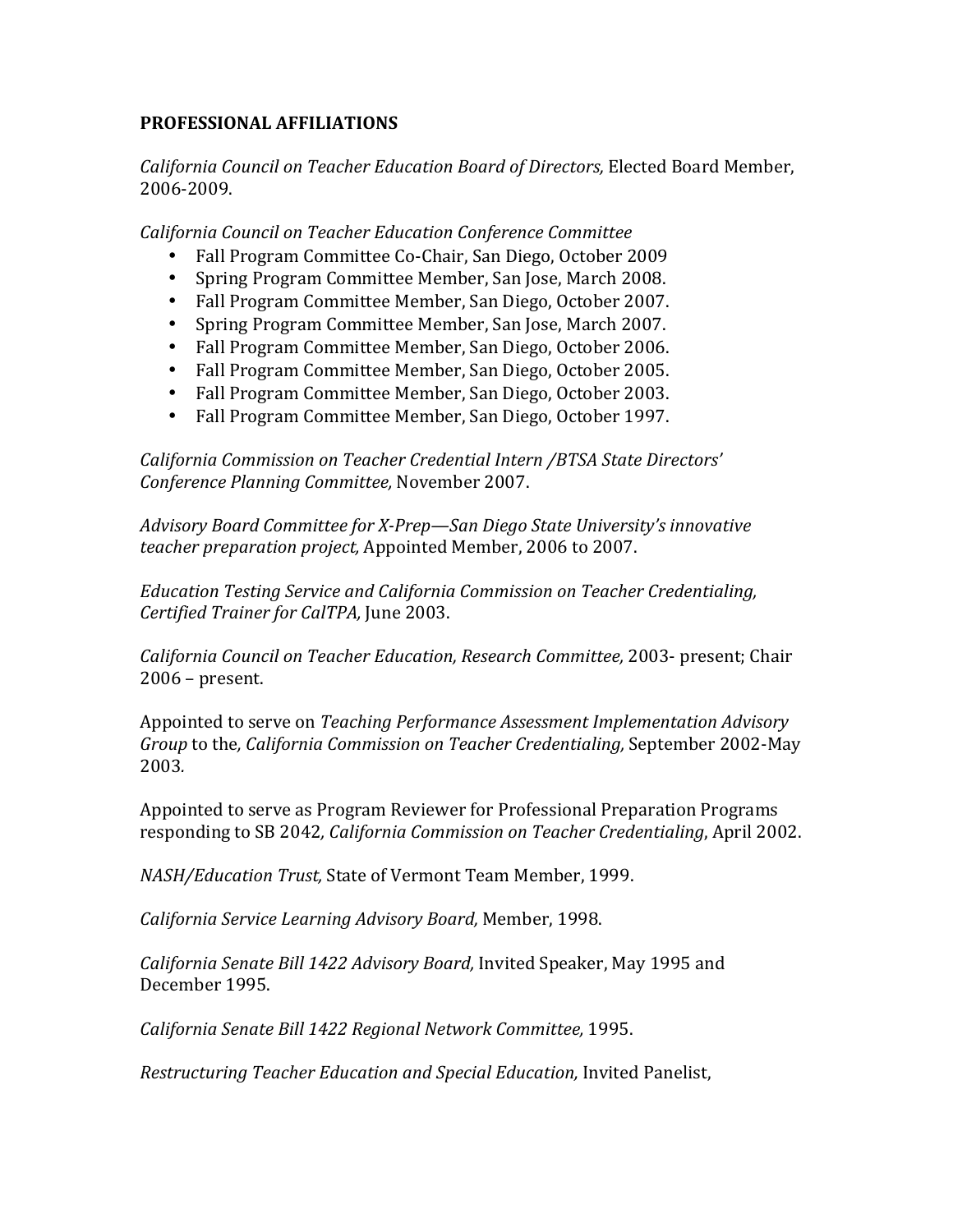Independent California Colleges and Universities Council on the Education on *Teachers,* San\*Diego,\*October\*1995.

*Career!Awareness!Programs,* Invited\*Speaker,\**San!Diego!Unified!School!District* and *Grossmont Union High School District*, 1993.

*California!State!Department!of!Education!Program!Quality!Integration!Review!Team,* January 1992.

*San Diego Coalition for Equality, Invited Panelist, 1992.* 

*California!Commission!on!Teacher!Credentialing!CBEST!Validity!Study!Taskforce*,\*April\* 1990.

*American!Educational!Research!Association!! Associate!of!Teacher!Education California!Council!on!Teacher!Education Association!of!Supervision!and!Curriculum!Development National!Association!of!Alternative!Certification National Association of Presidential Assistants, 1998-1999.* Secretary and Member of the Board, *Independent California Colleges and Universities Council!on!the!Education!on!Teachers* and\**State!of!California!Association!of!Teacher! Educators* 1996-1998.

# **ACCREDITATION%EXPERIENCE**

*Joint NCATE and California Committee on Accreditation Program Evaluation Team,* San Jose State University, San Jose, March 2011.

*Fresno State University, Chair, Program Review Committee. Fresno, September 2010.* 

*Joint NCATE and California Committee on Accreditation Program Evaluation Team,* Loyola Marymount University, March 2010.

*California Committee on Accreditation Program Evaluation Team, Team Leader, Los* Angeles County Office of Education Credential Programs, March 2009.

*California!Committee!on!Accreditation!Program!Evaluation!Team,!*Common\* Standards, Loma Linda University, May 2008.

*California Committee on Accreditation Program Evaluation Team, Team Leader,* Project Pipeline Intern Program, March 2008.